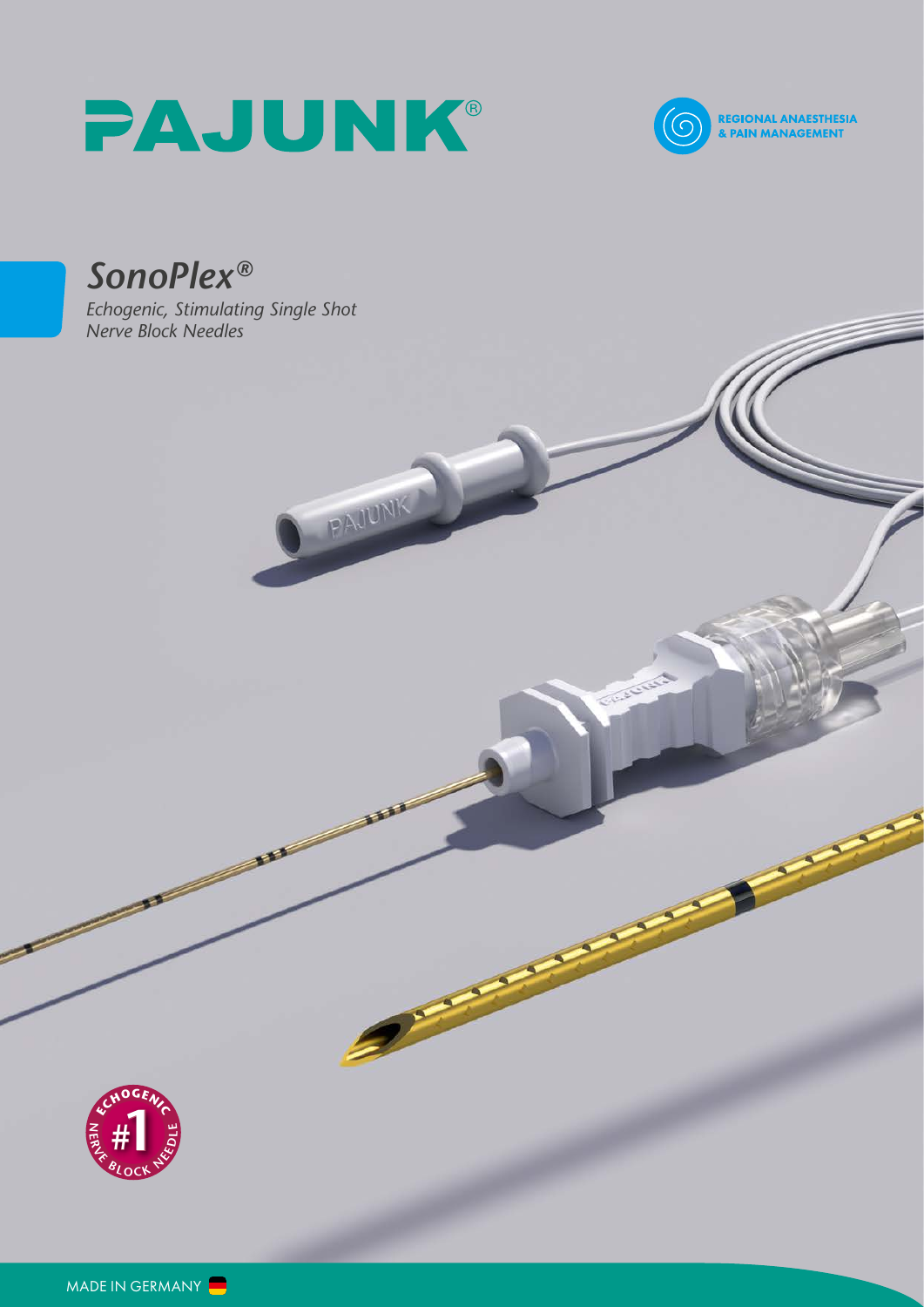# INDEPENDENT STUDIES

### The Best Needle on the Market

- SonoPlex has the highest overall visibility on the market<sup>1,4</sup>
- Significantly higher visiblity at steep angles<sup>5</sup>
- $\blacktriangleright$  Testified by independent studies<sup>1,4,5</sup>

# *The Echogenic Needle with the Highest US-Visibility*

SonoPlex needles were especially developed by PAJUNK® for single shot nerve block applications, allowing for placement under ultrasound and stimulation techniques (Dual Guidance). As the leading echogenic nerve block needle globally, the SonoPlex includes the patented Cornerstone Reflectors for best needle echogenicity possible, irrespective of the insertion angle.

> 1. Fuzier R. et al. The ecohogenicity of nerve blockade needles, Anesth. 2015; 70: 462–466 2. **Uppal V. et al**. Effect of beam steering on the visibility of echogenic and non-echogenic needles: a laboratory study, Can. J. Anesth. 2014 Oct; 61 (10): 909–915<br>3. **Hebard S., Hocking G.** Echogenic technology can impr 4. Sviggun, H. P., Ahn, K.; Dilger, J. A.; Smih, H. M. Needle Echogenicity in Sonorgrophically Guided Regional Anesthesia. In Journal of ultrasound in medicine: official in Medicine 2013: 143–148<br>5. Hebard S., Hocking G.,

Sonoplet

- 360 degree graduations on the first 20mm of the needle
- $\rightarrow$  Optimised ultrasound visibility of needle shaft and needle tip<sup>1</sup>
- $\rightarrow$  Reliable and optimised needle visualisation at any angle 2,3

- $\rightarrow$  Excellent puncture and gliding properties through smooth surface
- $\rightarrow$  Improves visibility under ultrasound<sup>3</sup>
- $\rightarrow$  Precise stimulation through the non-insulated needle tip

Facet tip with two inclination angles  $\rightarrow$  Improves needle tip visibility under ultrasound

Very thin polymer film, smooth surface, accurate inner and outer diameter



Facet tip

## *Echogenic Needle Tip*

### *Cornerstone Reflectors*

## *NanoLine® Coating*

# *SonoPlex®*